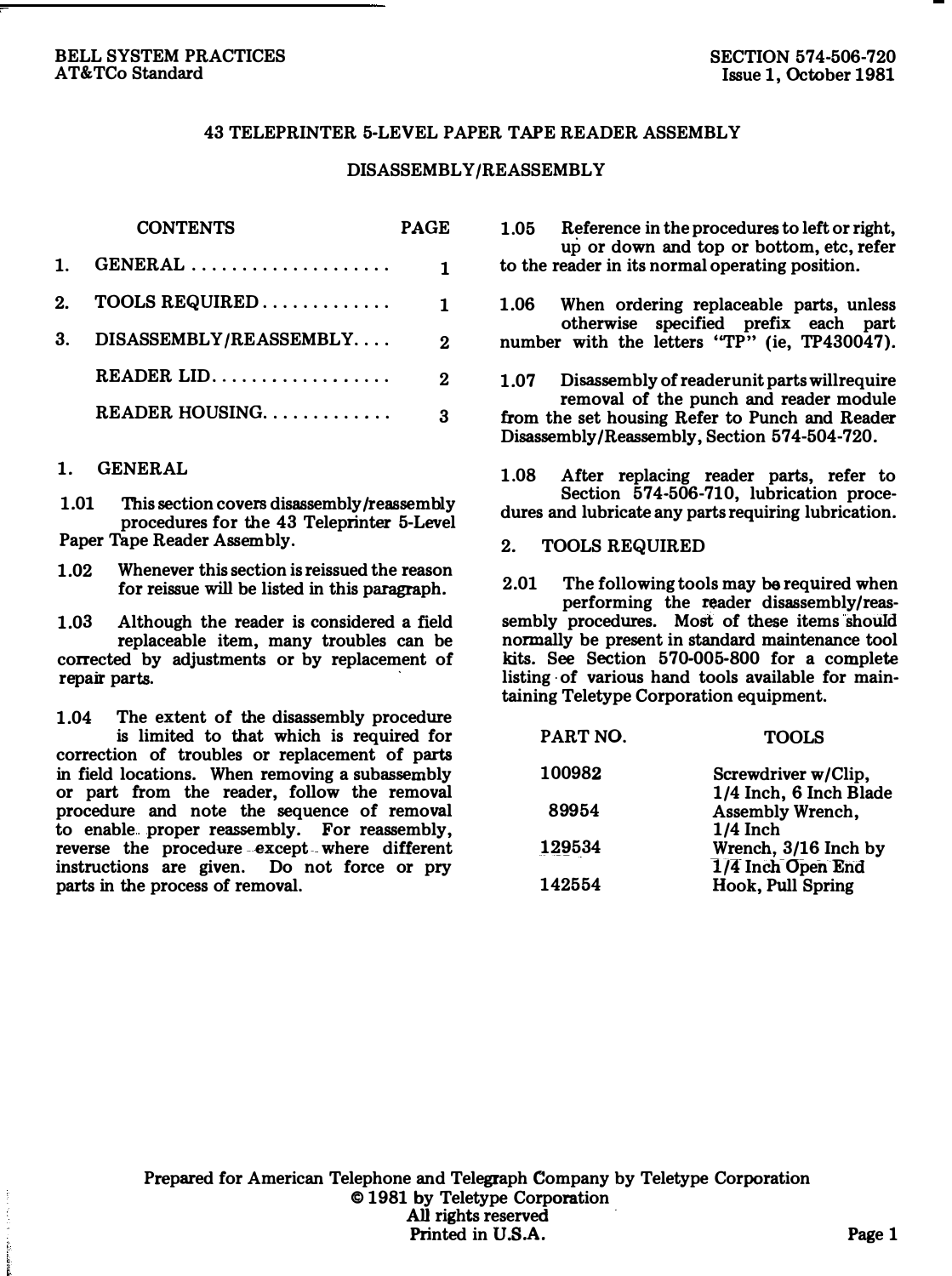## 3. DISASSEMBLY/REASSEMBLY

## READER LID

3.01 To remove reader lid:

 $(1)$  Remove punch and reader assembly. Perform disassembly procedure in Section 574-504-720.